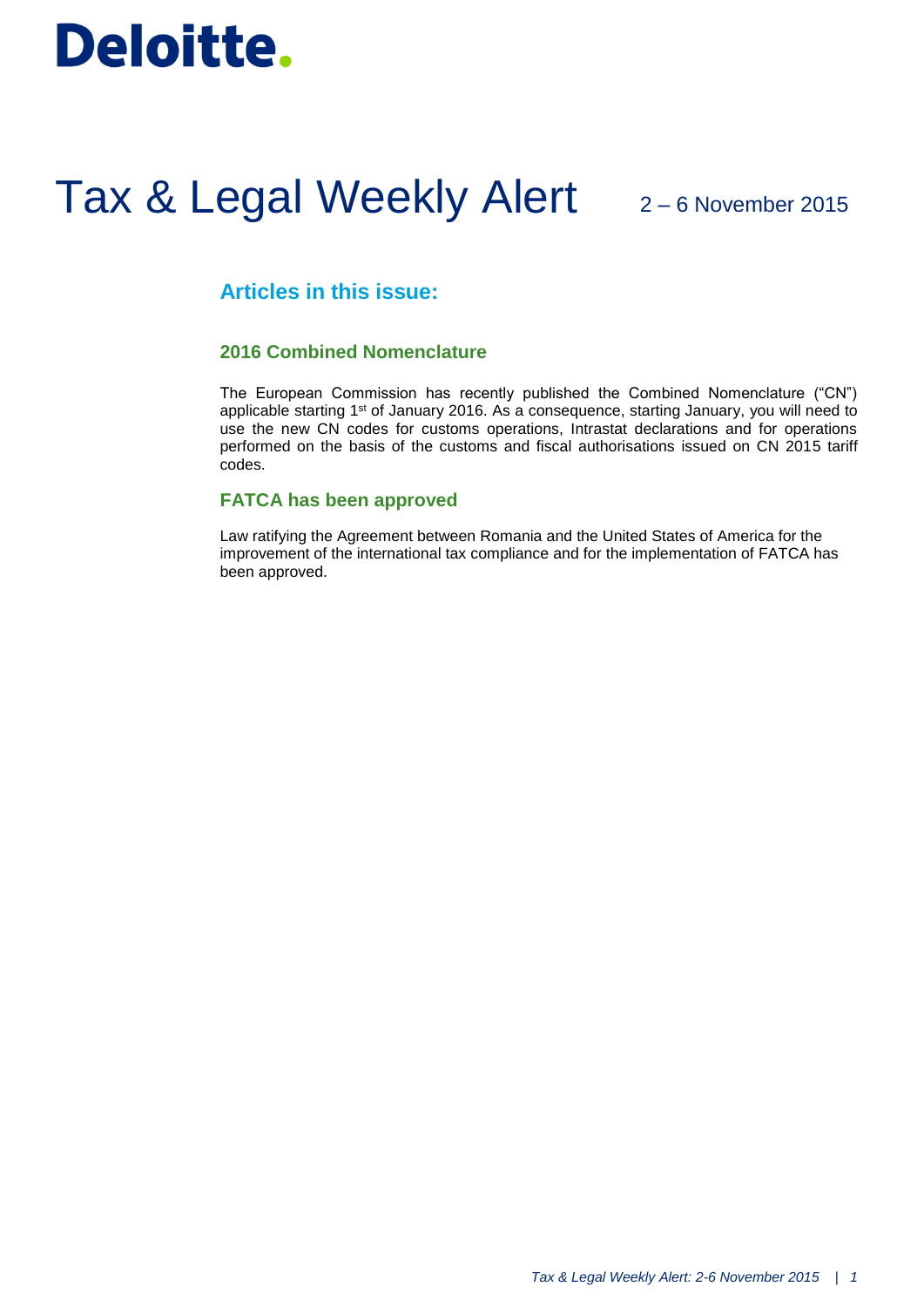### **2016 Combined Nomenclature**

The European Commission has recently published the Combined Nomenclature ("CN") applicable starting 1st of January 2016. As a consequence, starting January, you will need to use the new CN codes for customs operations, Intrastat declarations and for operations performed on the basis of the customs and fiscal authorisations issued on CN 2015 tariff codes.

#### Tax alert

The number of code changes for 2016 is relatively low, substantial changes will take place in 2017. Among the changes brought by the new CN, there are new tariff codes introduced for:

- Soya-based beverages (2202);
- Rare-earth metals (2805) and compounds of rare-earth metals (2846);
- Saturated/unsaturated fluorides (2903);
- Lubricants having a bio-based carbon content and which are biodegradable at a certain level (3403);
- Tableware and kitchenware (6912).

#### **What does it mean for you?**

The new CN may include new classifications for your products. If you import / export goods into / out of the EU starting 1st of January 2016, you will need to use the new CN codes in your import / export declaration processes.

The amendment of the Combined Nomenclature has implications not only for customs operations, but also for the Intrastat statistical reporting, namely the tariff codes of goods traded between EU Member **States** 

In addition, the holders of the customs and tax authorisations that include reference to tariff codes issued in accordance with NC 2015 (e.g. for suspensive customs regime) will be subject to the new rules.

#### **What to do?**

To avoid any administrative and operational inconveniences as of 1st of January 2016 (e.g. extended stay of goods in customs), we recommend that you adjust the codes as soon as possible.

Upon request, our team can help you check your classification database if you provide us with an Excel document with your classification codes (on a 10 digit level) used in 2015. Also, our team will determine what classifications would have to be changed and converted (the possible new classifications) in order to be valid after 1st of January 2016.

**For further questions regarding the above-mentioned aspects, please do not hesitate to contact us.**

#### **Pieter Wessel**

Partner +40 21 2075 242 [pwessel@deloittece.com](mailto:pwessel@deloittece.com)

#### **[Mihai Petre](mailto:mipetre@deloittece.com)**

Senior Manager + 40 730 585 665 [mipetre@deloittece.com](mailto:mipetre@deloittece.com)



**Source: Official Journal no. 285/30.10.20155**